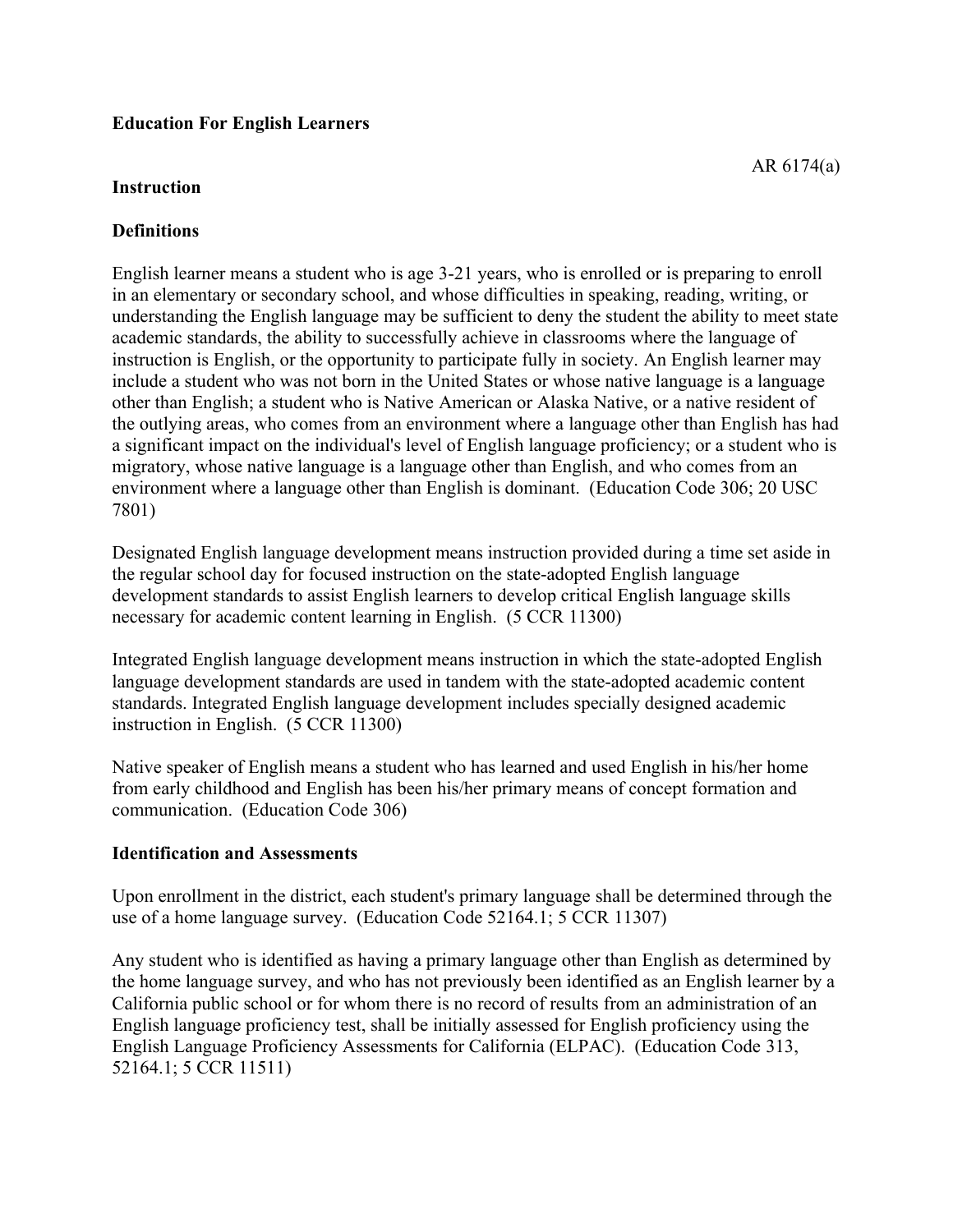Each year after a student is identified as an English learner and until he/she is redesignated as English proficient, the summative assessment of the ELPAC test shall be administered to the student during a four-month period after January 1 as determined by the California Department of Education. (Education Code 313)

The ELPAC shall be administered in accordance with test publisher instructions and 5 CCR 11518.5-11518.20. Variations and accommodations in test administration may be provided to English learners pursuant to 5 CCR 11518.30-11518.35.

Any student with a disability who is identified as an English learner shall be allowed to take the assessment with those accommodations for testing that the student has regularly used during instruction and classroom assessment as delineated in the student's individualized education program (IEP) or Section 504 plan. If the student is unable to participate in the assessment or a portion of the assessment even with such accommodations, an alternate assessment for English language proficiency shall be administered to the student as set forth in his/her IEP. (5 CCR 11518.25-11518.35; 20 USC 1412)

(cf. 6159 - Individualized Education Program) (cf. 6162.51 - State Academic Achievement Tests) (cf. 6164.6 - Identification and Education Under Section 504)

The Superintendent or designee shall notify parents/guardians of their child's results on the ELPAC within 30 calendar days following receipt of the results from the test contractor. (Education Code 52164.1; 5 CCR 11511.5)

(cf. 5145.6 - Parental Notifications)

The parent/guardian of a student participating in, or identified for participation in, a language instruction program supported by federal Title I or Title III funds shall receive notification of the assessment of his/her child's English proficiency. Such notice shall be provided not later than 30 calendar days after the beginning of the school year or, if the student is identified for program participation during the school year, within two weeks of the student's placement in the program. The notice shall include all of the following: (Education Code 313.2, 440; 20 USC 6312)

1. The reason for the identification of the student as an English learner and the need for placement in a language acquisition program

2. The level of English proficiency, how the level was assessed, and the status of the student's academic achievement

3. A description of the language acquisition program in which the student is, or will be, participating, including a description of all of the following: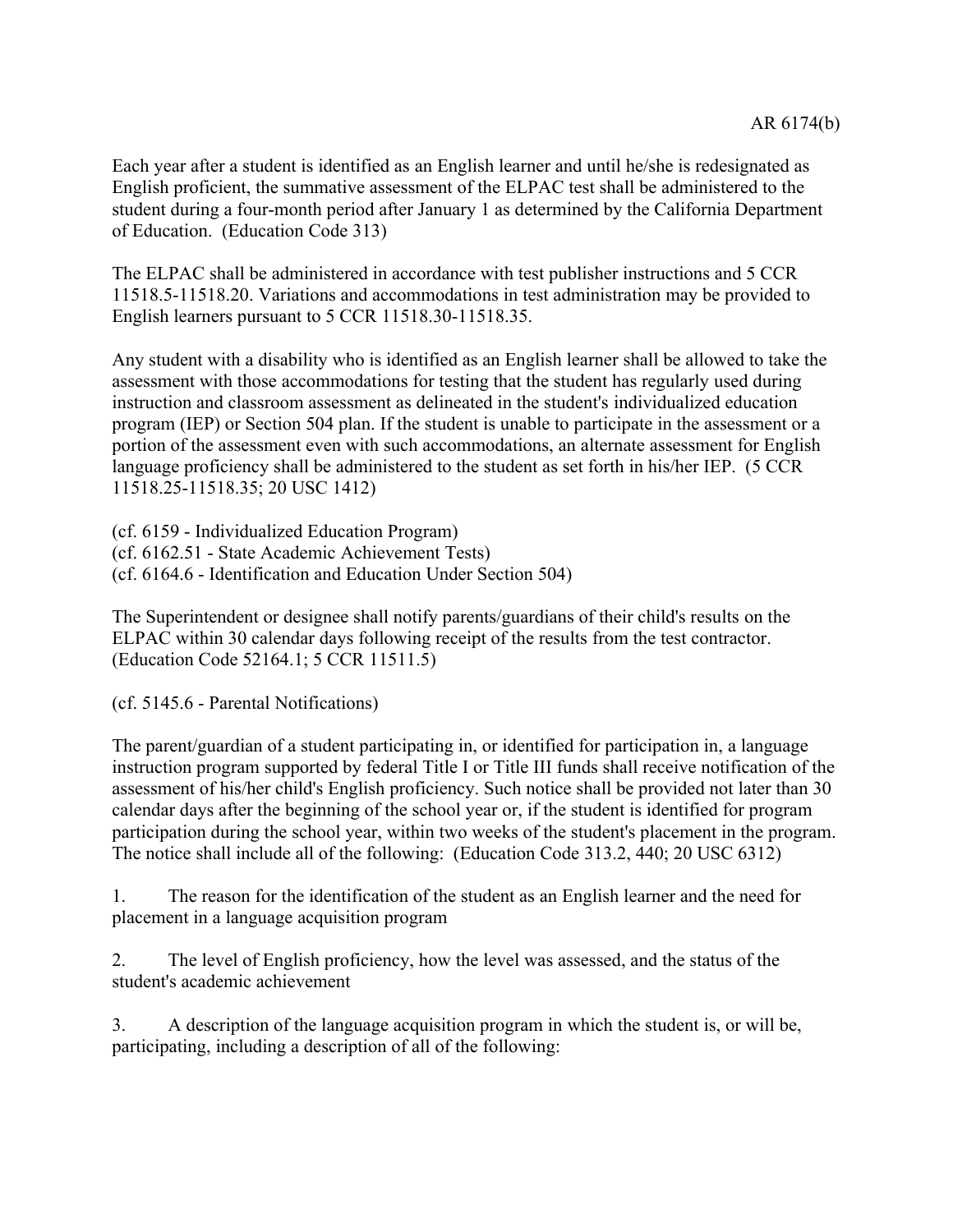a. The methods of instruction used in the program and in other available programs, including how such programs differ in content, instructional goals, and the use of English and a native language in instruction

b. The manner in which the program will meet the educational strengths and needs of the student

c. The manner in which the program will help the student develop his/her English proficiency and meet age-appropriate academic standards for grade promotion and graduation

d. The specific exit requirements for the program, the expected rate of transition from the program into classes not tailored for English learners, and the expected rate of graduation from secondary school if applicable

e. Where the student has been identified for special education, the manner in which the program meets the requirements of the student's IEP

4. As applicable, the identification of a student as a long-term English learner or at risk of becoming a long-term English learner, as defined in Education Code 313.1, and the manner in which the program for English language development instruction will meet the educational strengths and needs of such students and help such students develop English proficiency and meet age-appropriate academic standards

5. Information about the parent/guardian's right to have the student immediately removed from a program upon the parent/guardian's request

6. Information regarding a parent/guardian's option to decline to enroll the student in the program or to choose another program or method of instruction, if available

7. Information designed to assist a parent/guardian in selecting among available programs, if more than one program or method is offered

Language Acquisition Programs

Whenever parents/guardians of enrolled students, and those enrolled for attendance in the next school year, request that the district establish a specific language acquisition program in accordance with Education Code 310, such requests shall be addressed through the following process: (5 CCR 11311)

1. The school shall make a written record of each request, including any request submitted verbally, that includes the date of the request, the names of the parent/guardian and student making the request, a general description of the request, and the student's grade level on the date of the request. As needed, the school shall assist the parent/guardian in clarifying the request. All requests shall be maintained for at least three years from the date of the request.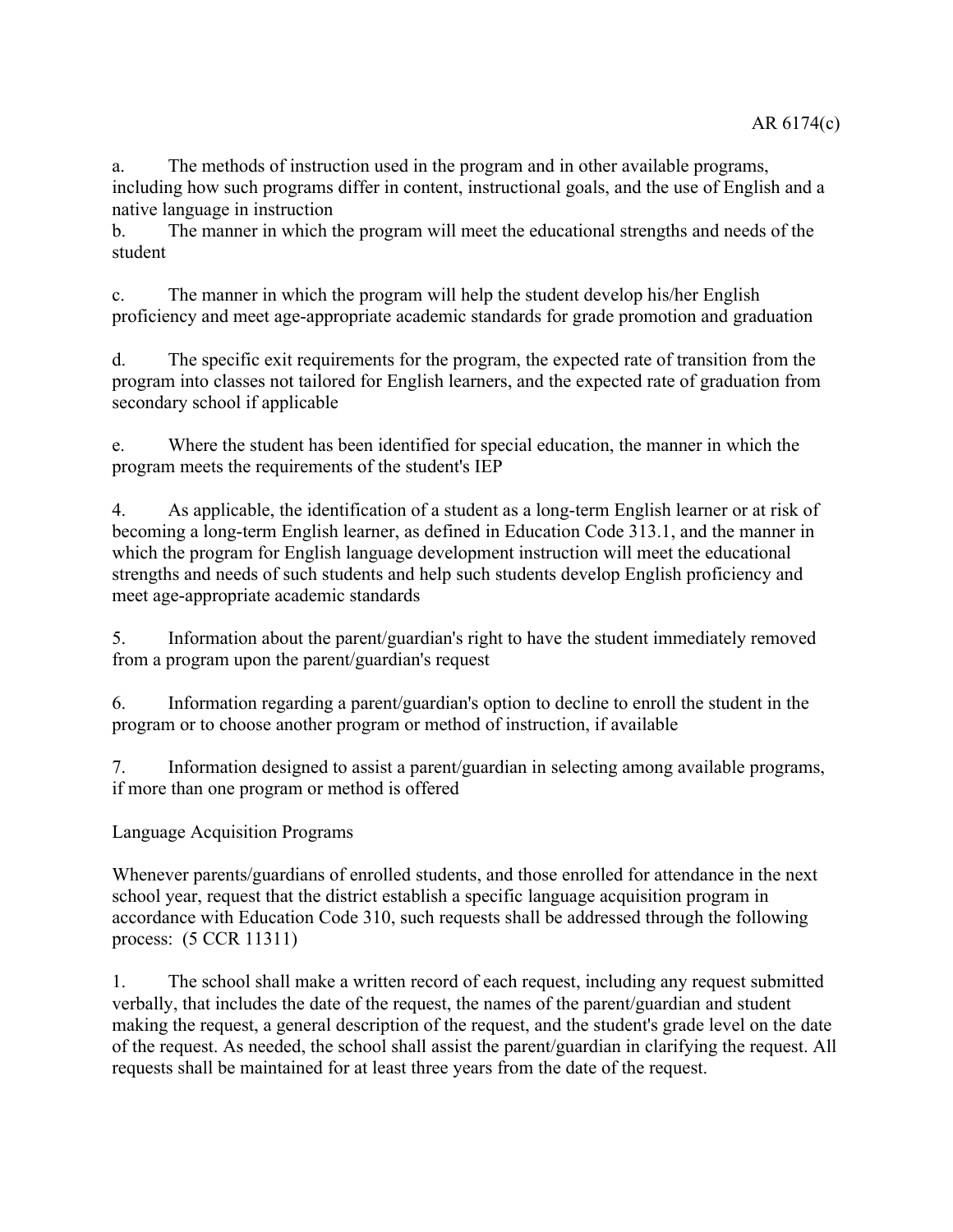2. The school shall monitor requests on a regular basis and notify the Superintendent or designee when the parents/guardians of at least 30 students enrolled in the school, or at least 20 students in the same grade level, request the same or a substantially similar type of language acquisition program. If the requests are for a multilingual program model, the district shall consider requests from parents/guardians of students enrolled in the school who are native English speakers in determining whether this threshold is reached.

3. If the number of parents/guardians described in item #2 is attained, the Superintendent or designee shall:

a. Within 10 days of reaching the threshold, notify the parents/guardians of students attending the school, the school's teachers, administrators, and the district's English learner parent advisory committee and parent advisory committee, in writing, of the requests for a language acquisition program

b. Identify costs and resources necessary to implement any new language acquisition program, including, but not limited to, certificated teachers with the appropriate authorizations, necessary instructional materials, pertinent professional development for the proposed program, and opportunities for parent/guardian and community engagement to support the proposed program goals

c. Within 60 calendar days of reaching the threshold number of parents/guardians described in item #2 above, determine whether it is possible to implement the requested language acquisition program and provide written notice of the determination to parents/guardians of students attending the school, the school's teachers, and administrators

d. If a determination is made to implement the language acquisition program, create and publish a reasonable timeline of actions necessary to implement the program. If a determination is made that it is not possible to implement the program, provide a written explanation of the reason(s) the program cannot be provided.

The district shall notify parents/guardians at the beginning of each school year or upon the student's enrollment regarding the process to request a language acquisition program, including a dual-language immersion program, for their child. The notice shall also include the following: (5 CCR 11309, 11310)

1. A description of the programs provided, including structured English immersion

2. Identification of any language to be taught in addition to English when the program includes instruction in a language other than English

3. The manner in which the program is designed using evidence-based research and includes both designated and integrated English language development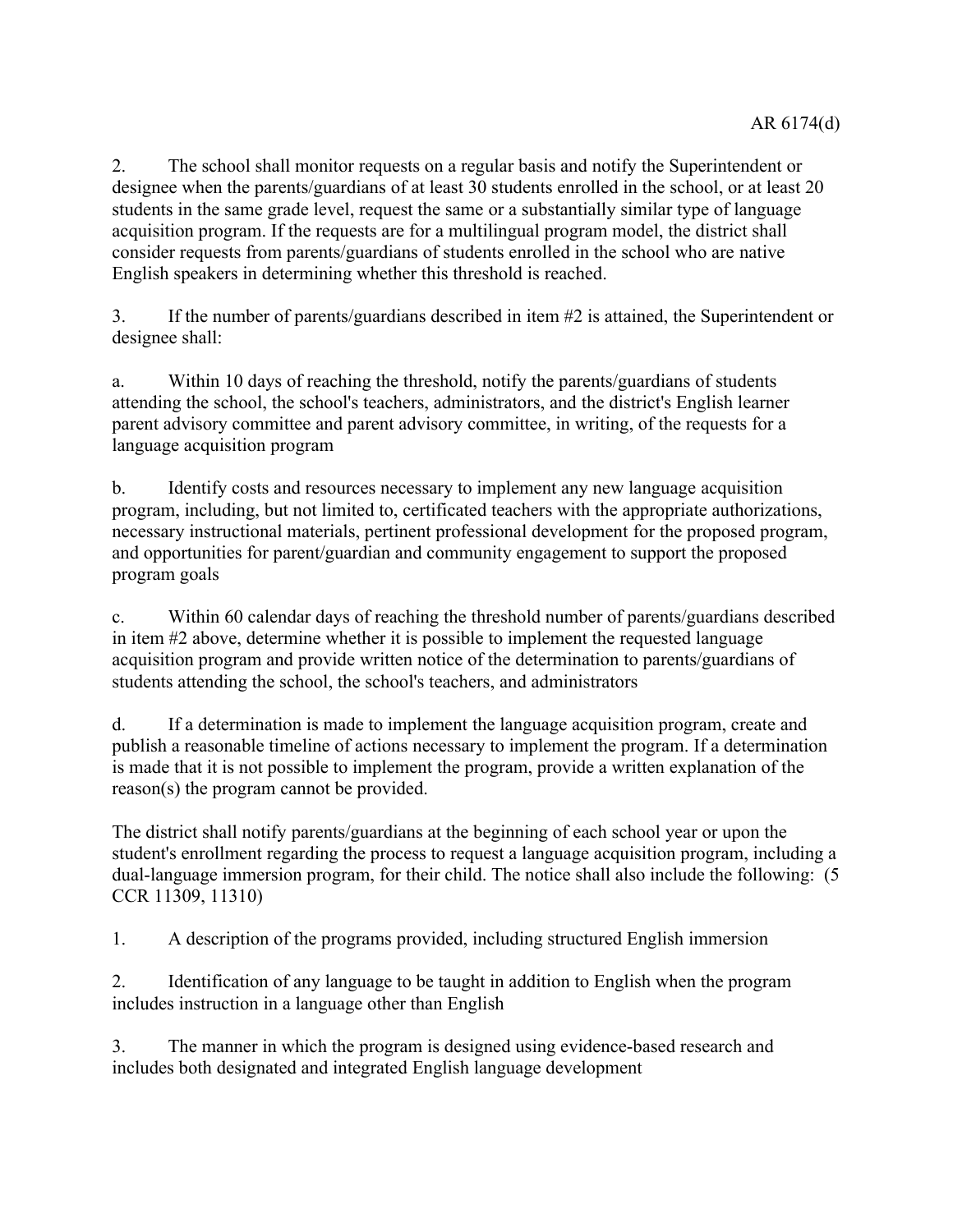4. The manner in which the district has allocated sufficient resources to effectively implement the program, including, but not limited to, certificated teachers with the appropriate authorizations, necessary instructional materials, pertinent professional development, and opportunities for parent/guardian and community engagement to support the program goals

5. The manner in which the program will, within a reasonable period of time, lead to language proficiency and achievement of the state-adopted content standards in English and, when the program includes instruction in another language, in that other language

6. The process to request establishment of a language acquisition program not offered at the school

7. For any dual-language immersion program offered, the specific languages to be taught. The notice also may include the program goals, methodology used, and evidence of the proposed program's effectiveness.

# **Reclassification/Redesignation**

The district shall continue to provide additional and appropriate educational services to English learners for the purposes of overcoming language barriers until they: (5 CCR 11302)

1. Demonstrate English language proficiency comparable to that of the district's average native English language speakers

2. Recoup any academic deficits which may have been incurred in other areas of the core curriculum as a result of language barriers

English learners shall be reclassified as fluent English proficient when they are able to comprehend, speak, read, and write English well enough to receive instruction in an English language mainstream classroom and make academic progress at a level substantially equivalent to that of students of the same age or grade whose primary language is English and who are in the regular course of study. (Education Code 52164.6)

The measures used to determine whether an English learner shall be reclassified as fluent English proficient shall include, but not be limited to: (Education Code 313, 52164.6; 5 CCR 11303)

1. Assessment of English language proficiency using an objective assessment instrument, including, but not limited to, the ELPAC

2. Participation of the student's classroom teacher and any other certificated staff with direct responsibility for teaching or placement decisions related to the student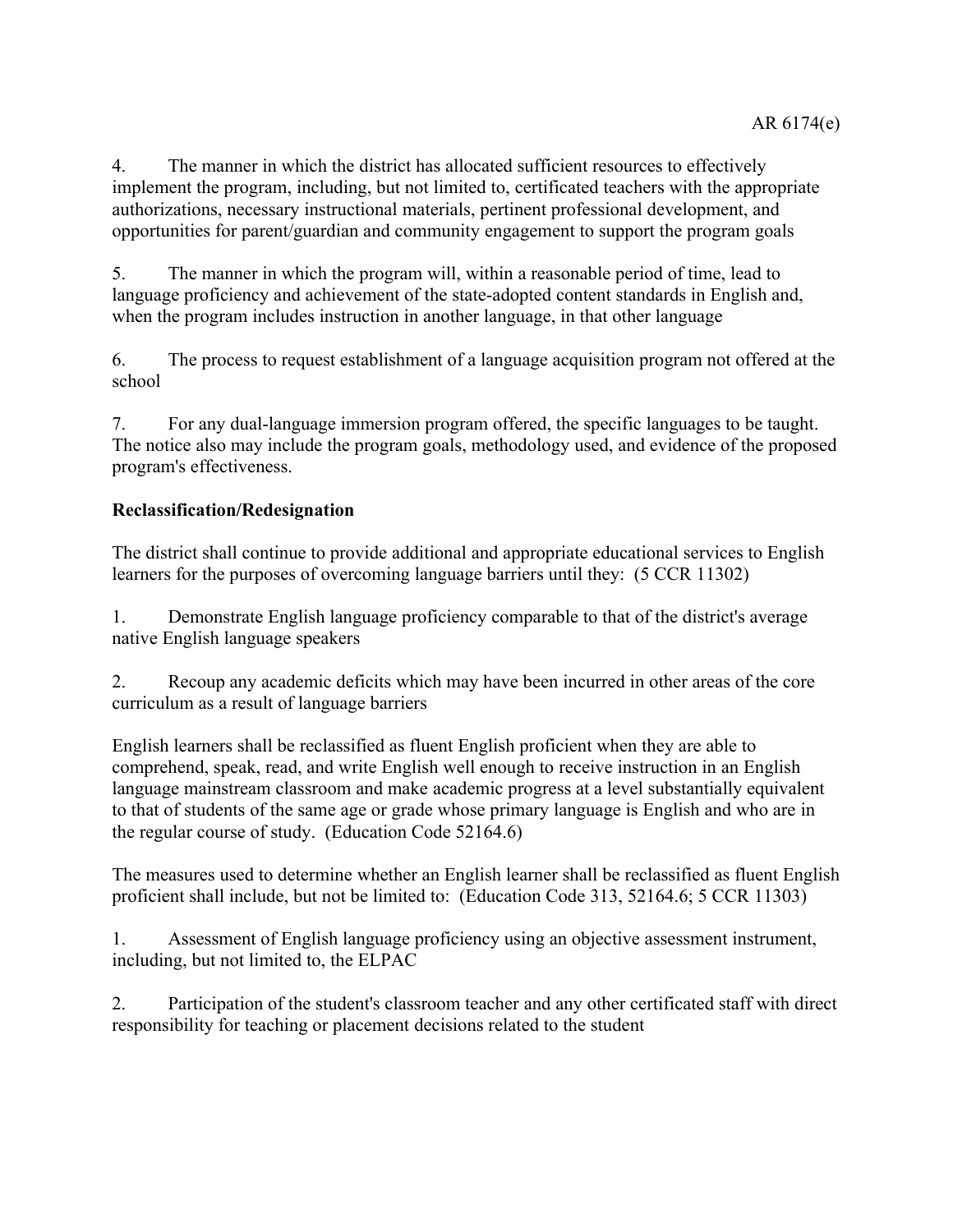3. Parent/guardian opinion and consultation

The Superintendent or designee shall provide the parent/guardian with notice and a description of the reclassification process and of his/her opportunity to participate in the process and shall encourage his/her involvement in the process.

4. Student performance on an objective assessment of basic skills in English that shows whether the student is performing at or near grade level

The Superintendent or designee shall monitor the progress of reclassified students to ensure their correct classification and placement. (5 CCR 11304)

The Superintendent or designee shall monitor students for at least two years following their reclassification to determine whether the student needs any additional academic support.

### **Advisory Committee**

A parent/guardian advisory committee shall be established at the district level when there are more than 50 English learners in the district and at the school level when there are more than 20 English learners at the school. Parents/guardians of English learners shall constitute committee membership in at least the same percentage as English learners represent of the total number of students in the school. (Education Code 52176; 5 CCR 11308)

The district's English language advisory committee shall advise the Governing Board on at least the following tasks: (5 CCR 11308)

1. The development of a plan for education programs and services for English learners, taking into consideration the school site plans for English learners

2. The districtwide needs assessment on a school-by-school basis

3. Establishment of a district program, goals, and objectives for programs and services for English learners

- 4. Development of a plan to ensure compliance with applicable teacher or aide requirements
- 5. Administration of the annual language census
- 6. Review of and comment on the district's reclassification procedures
- (cf. 0420 School Plans/Site Councils)
- (cf. 1220 Citizen Advisory Committees)
- (cf. 5020 Parent Rights and Responsibilities)
- (cf. 6020 Parent Involvement)